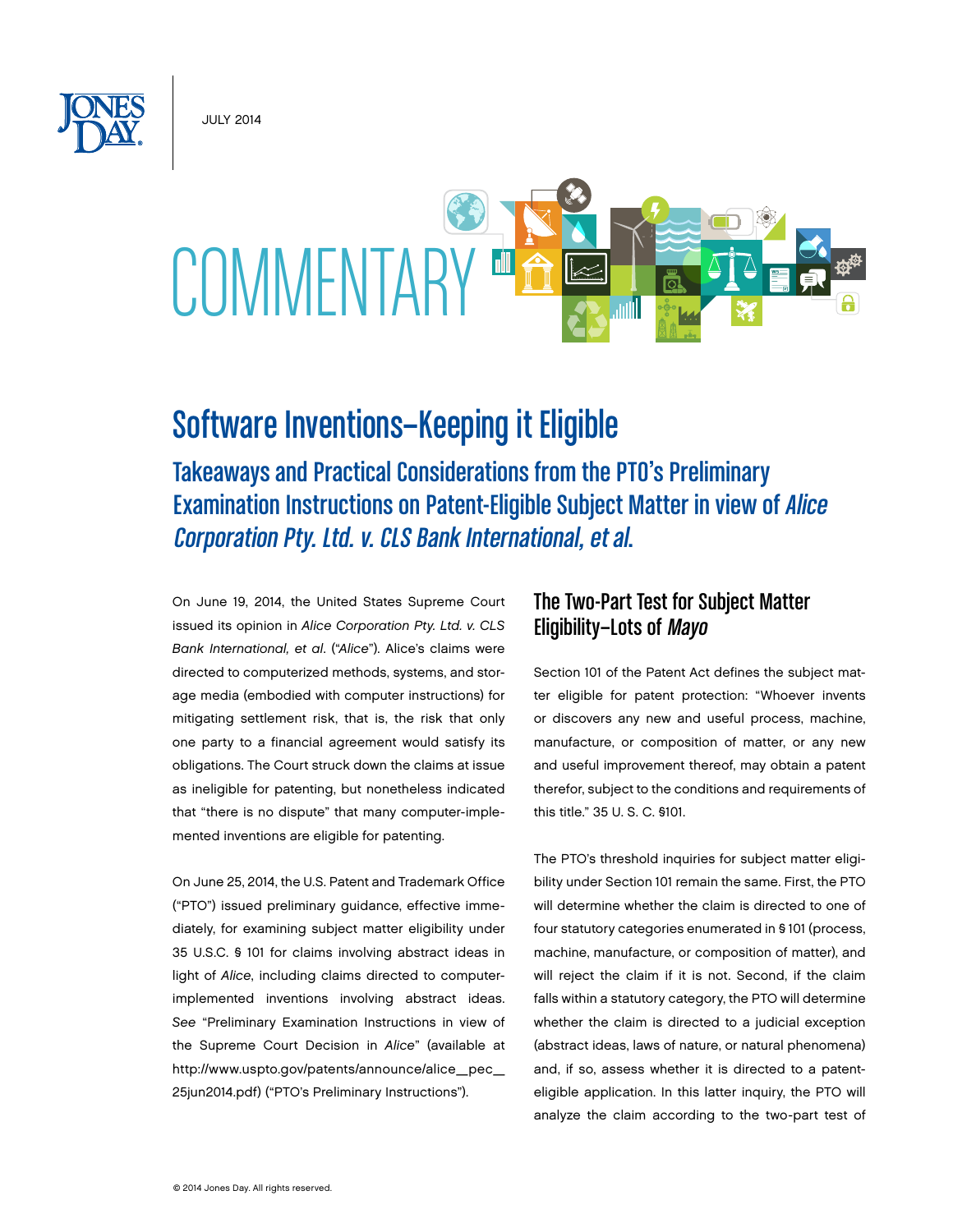*Mayo Collaborative Services v. Prometheus Laboratories, Inc*., 566 U.S. \_ (2012) ("*Mayo*") as follows.

Part 1: Determine whether the claim is directed to an abstract idea. PTO Preliminary Instructions at 2.

There is no prevailing definition for what constitutes an abstract idea.<sup>1</sup> The PTO's Preliminary Instructions instead lists examples of abstract ideas from the case law to provide useful guideposts:

- • Fundamental economic practices (such as mitigation of settlement risk in *Alice*);
- • Certain methods of organizing human activities (such as the hedging of risk as in *Bilski*—recall that the method claim in *Bilski* did not require computer implementation);
- An idea in itself (a principle, a motive, an original cause);
- Mathematical relationships/formulas without more (such as the formula for computing alarm limits in a catalytic conversion process in *Flook*, and the formula for converting binary-coded decimal numbers into pure binary form in *Benson*).

Part 2: If the claim includes an abstract idea, determine whether any element or combination of elements is sufficient to ensure that the claim amounts to significantly more than the abstract idea itself. In other words, are there other limitations in the claim that show a patenteligible application of the abstract idea, e.g., more than a mere instruction to apply the abstract idea? Consider the claim as a whole by considering all claim elements, both individually and in combination. PTO Preliminary Instructions at 3.

For this step, the PTO's Preliminary Instructions list examples based on the Court's statements in *Alice* of what may or may not be "enough" to qualify as "significantly more" than an abstract idea:

#### *May qualify as "significantly more" than an abstract idea:*

• Improvements to another technology or technical field (such as the mathematical formula applied in a specific rubber molding process using temperature measurements from a thermocouple in *Diehr*).

- Improvements in the functioning of the computer itself (same example from *Diehr*).
- Meaningful limitations beyond generally linking the use of an abstract idea to a particular technological environment (no specific examples given, but notes that the hardware implementation in *Alice* was not sufficient).

### *Does not qualify as "significantly more" than an abstract idea:*

- • Adding essentially the words "apply it" (or the like) with an abstract idea, or mere instructions to implement an abstract idea on a computer (simply implementing a mathematical principle on a physical machine such as in *Alice* is not sufficient).
- Requiring no more than a generic computer to perform generic computer functions that are well-understood, routine and conventional activities previously known to the industry (simply using a computer to obtain data, adjust account balances, and issue automated instructions such as in *Alice* is not sufficient).

## Takeaways—What Does it Mean?

- The Court acknowledged that computer-implemented inventions remain eligible for patenting, and the PTO's Preliminary Instructions reflect the Court's guidance in *Alice* for making the eligibility inquiry.
- There is still no prevailing definition of what constitutes an abstract idea. The guidance from the Court and the PTO is articulated in terms of examples taken from cases such as *Alice, Bilski, Diehr, Benson, and Flook*, and the PTO's Preliminary Instructions manifest an intent to utilize such examples for guidance.
- Where general purpose computers are recited for implementation in claims, the PTO may be expected to assess whether a claim can be boiled down to a central idea (without regard to aspects of computer implementation) and then ask whether that idea was well known, routine or conventional in the industry.<sup>2</sup> If the answer is yes, the PTO would then assess whether the claim contains an

<sup>1</sup> The Court itself did not provide such a definition and declined to do so again in *Alice*. *See Alice*, slip op. at 10 ("[W]e need not labor to delimit the precise contours of the 'abstract ideas' category in this case.")

<sup>2</sup> *See*, e.g., *Id*. at 9 ("On their face, the claims before us are drawn to the concept of intermediated settlement, *i.e.*, the use of a third party to mitigate settlement risk. Like the risk hedging in *Bilski*, the concept of intermediated settlement is 'a fundamental economic practice long prevalent in our system of commerce.'")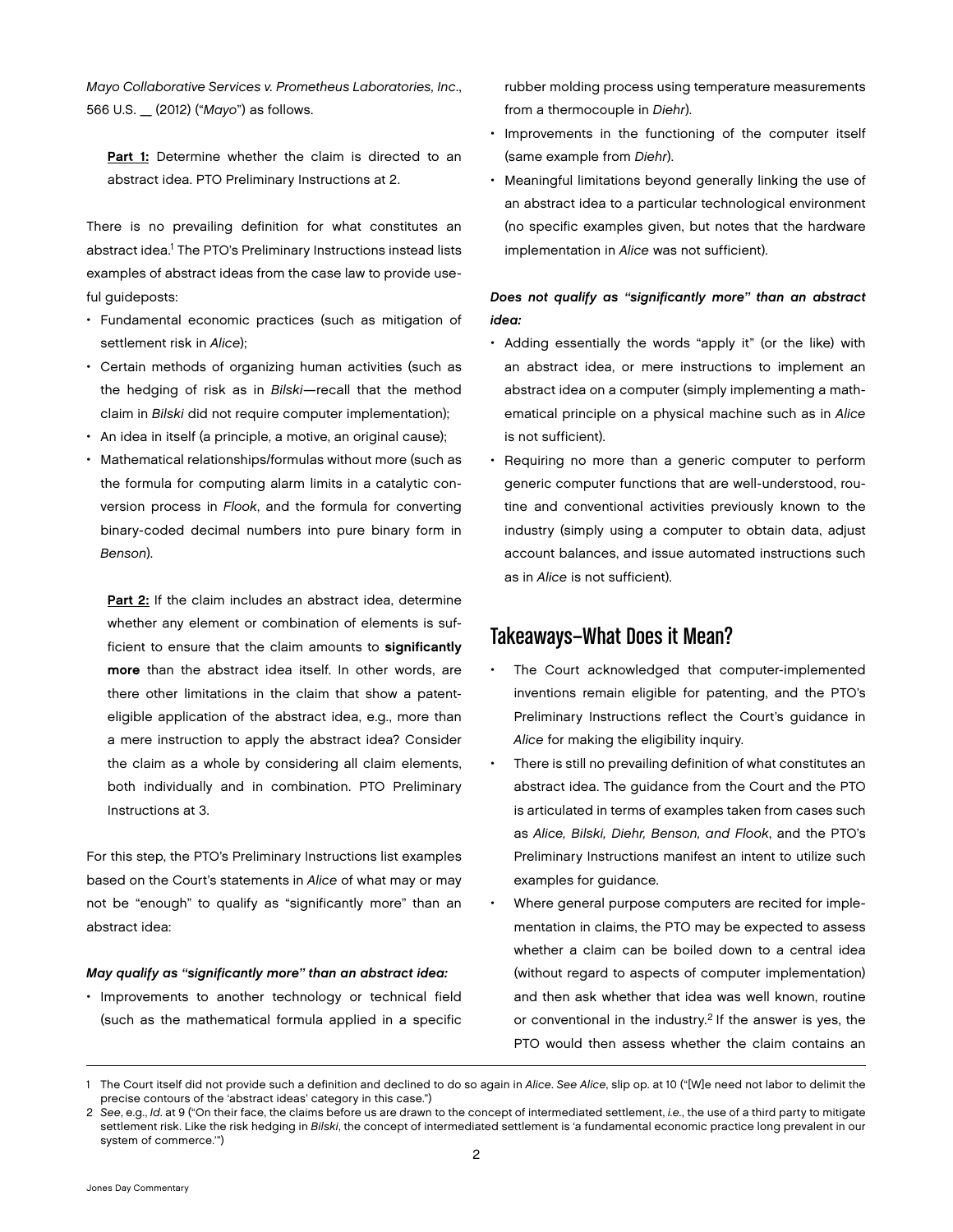"inventive concept" in the subject matter eligibility inquiry by looking at the elements individually and in combination to assess whether the claim contains something significantly more than an abstract idea itself that transforms the claim into a patent-eligible application. *See Alice*, slip op. at 7.

- The second step "inventive concept" analysis may be viewed as conflating inventiveness and subject matter eligibility. But some may say that the inquiry is not one of applying in depth analyses under Sections 102 and 103 to answer the question of eligibility under Section 101. Rather, the analysis appears to scrutinize claims to determine whether the computer implementation is more than mere window dressing in requiring an "inventive concept sufficient to transform the claimed abstract idea into a patent-eligible application." *See Alice*, slip op. at 11.
- The PTO's quidance does not recite the "inventive concept" language, but its analysis is expected to be the same.
- The second prong of the *Mayo* test, as applied in *Alice* and as reflected in the PTO's Preliminary Instructions, includes an instruction to analyze a claim element-byelement, as well as in its entirety, to determine whether the additional elements transform the nature of the claim into patent-eligible application. *Id.,* slip op. at 7, 11, 15.
- Some may voice a concern that analysis of claim elements in isolation may make it more likely for the PTO to find a claim ineligible, because it may be easier to assert that any given claim element, particularly where carried out by a general purpose computer, is well known or conventional in the art. This analysis of elements in isolation could then cloud the analysis of the claim as a whole where none of the elements examined in isolation were determined to transform the claim into a patent eligible application.
- Preemption remains an overarching concern of Section 101 jurisprudence under *Alice*, particularly for computerimplemented inventions. The Court in *Alice* reiterated that a wholly generic computer implementation of an abstract idea does not impart patent eligibility because to do so would permit monopolizing the abstract idea itself. *Id*., slip op. at 13. The PTO's Preliminary Instructions do not

expressly discuss the preemption issue, and it will be interesting to observe whether the PTO's examination will invoke comments on preemption similar to the ones in the Court's decisions, such as in *Alice*.

Computer-implemented claims that would otherwise recite elements of organizing human activities or elements capable of reading on mental steps, if the computer implementation aspects were ignored, may be particularly vulnerable to Section 101 scrutiny under the PTO's Preliminary Instructions in light of *Alice*.

# Practical Considerations for Claim Drafting

Computer-implemented inventions can be claimed in numerous ways. For example, in a client-server setting, inventions can be claimed using system claims, method claims, Beauregard claims (i.e., claims directed to computer readable storage media for implementing computerized methods), Lowry claims (claims directed to data structures) and GUI claims (claims directed to graphical user interfaces). Examples of where these claims are applicable are shown in the following diagram.

Given the scrutiny on subject matter eligibility in the courts, it may be beneficial to consider a multitude of claiming opportunities when drafting a patent application.

Though not intended to reflect a comprehensive strategy in view of Section 101 jurisprudence, the following practical considerations (not all of which are reflected in the *Alice* decision or the PTO Preliminary Instructions) may be beneficial in claim drafting for computer-implemented inventions.

- • Draft method claims that would satisfy the "machine or transformation test" (MoT test) where appropriate. These are claims that are tied to a particular machine or that transform an article (which could be data) into a different state or thing. As an example, instead of drafting "receiving a communication …" consider "receiving a communication from a radio transmitter …."
- Draft claims that do not easily read on mental steps. As an example, instead of drafting "receiving information …" consider "receiving a data signal …." As another example,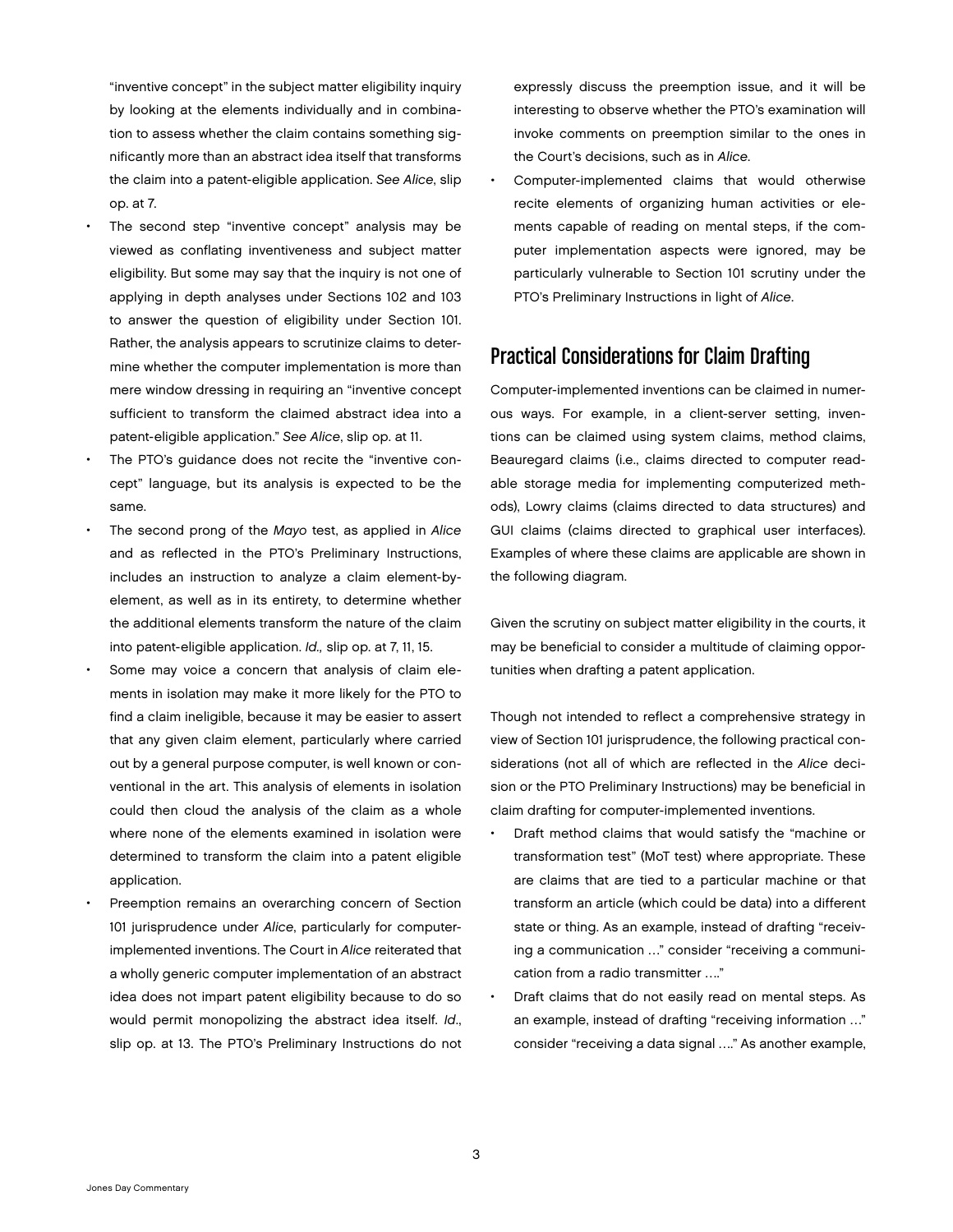

instead of drafting "storing information in a memory …" consider "storing a data structure in a computer memory … " or "updating a data structure comprising a database …."

- Draft claims in such a way that reflects the integration of the computer with the steps of the approach (e.g., calculating a particular final or interim result) and that goes beyond possible insignificant pre-solution activity (e.g., data gathering) or post-solution activity (e.g., printing, displaying).
- Utilize Lowry claims, i.e., claims directed to a data structure, where appropriate. As an example, consider "A database system comprising a first data structure … and a second data structure …." Also, the Lowry data structure aspect can be included in limitations of method, system and Beauregard claims to enhance the eligibility of those claims.
- Utilize GUI claims, i.e., claims directed to graphical user interfaces. As an example, consider "A graphical user

interface for …, comprising: a plurality of graphical interface pages arranged in a hierarchical format …." Also, the GUI aspect can be included in limitations of method, system and Beauregard claims to enhance the eligibility of those claims.

- Draft claims that do not appear overly preemptive in scope. While limiting a claim to a certain field of use may not in itself impart subject matter eligibility, combining a field of use limitation with other strategies noted above may enhance the eligibility of a claim.
- Consider avoiding lengthy preambles that may give an impression that the claim is directed to a fundamental concept about economics or human activity. As an example, the preamble language in *Alice* of claim 33 recited, "A method of exchanging obligations as between parties, each party holding a credit record and a debit record with an exchange institution, the credit records for exchange of predetermined obligations, the method comprising …."